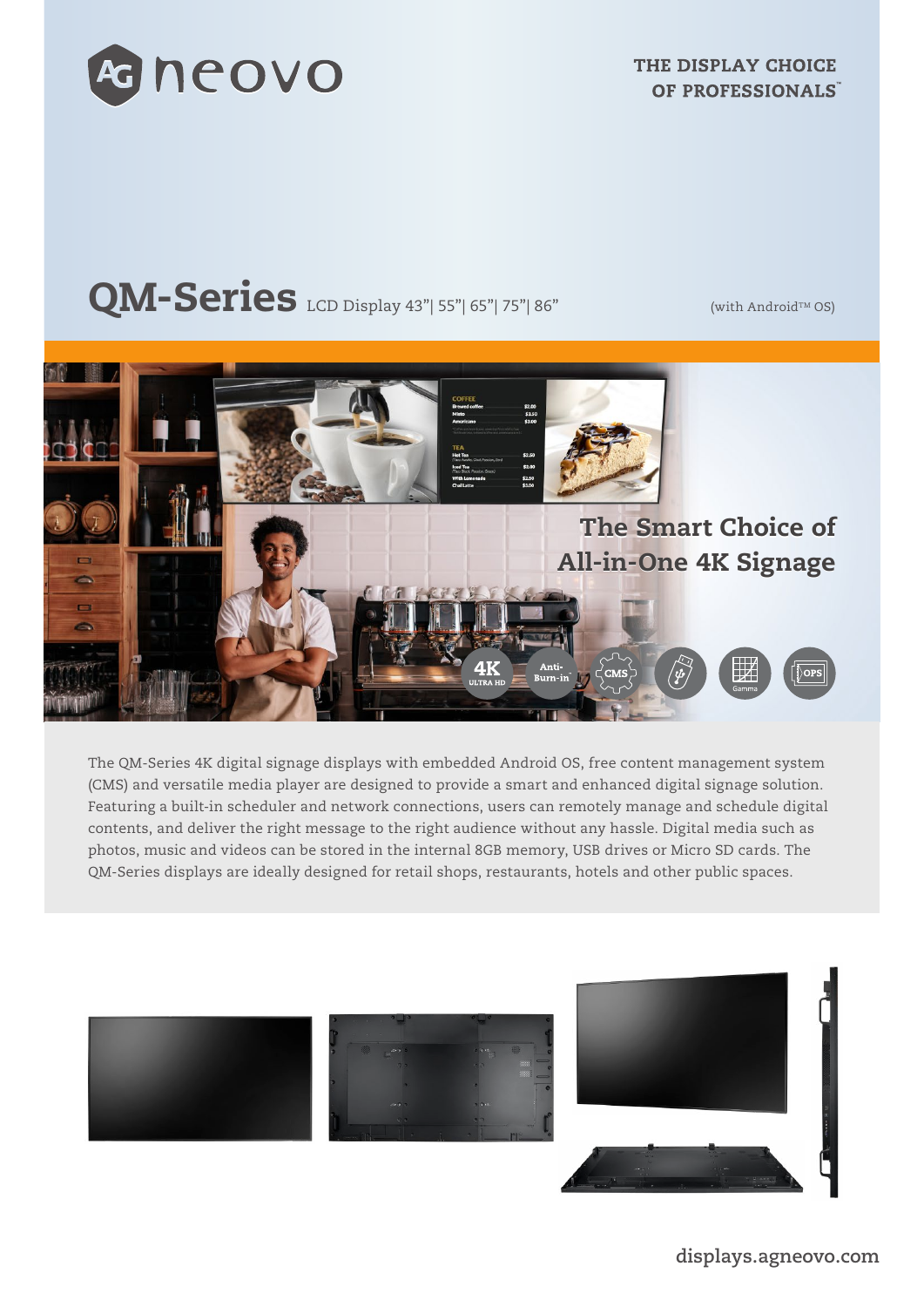



# **Easily Create and Publish Content**

Deliver attractive messaging with the free and easy-to-use Content Management System (CMS) that works exclusively with QM-Series displays. With preloaded templates and integrated widgets, you are able to create, modify and design content easily. Simply connect the QM-Series display with an RJ45 cable or an optional Wi-Fi dongle and instantly publish signage campaigns through your local network.



# **Versatile Content Playback and Scheduling**

The embedded 4K media player allows to conveniently play content from a USB drive, micro SD or the internal storage. Simply create scheduled playlists with the included remote control to display your personalized content.



### Features

- 4K UHD 3840 x 2160 resolution
- $\bullet$  Anti-Burn-in<br>TM technology prevents image ghosting
- Durable metal housing (86" and 75" only)
- Image Enhancer: 3D Comb Filter / Noise Reduction / Freeze
- Versatile connectivity: DisplayPort\*, HDMI, DVI\*, VGA
- Media Playback: play photos, videos and music from a USB drive or micro SD card • Free and easy-to-use content management system (CMS)
- Android OS 5.0.1
- An integrated scheduler allows content programming based on time and day

#### **Experience the 4K Difference**

Don't miss a single detail with this powerful 4K display. View smooth 4K video and images with a new level of detail and clarity. Offering 8.3 million pixels, the QM-Series provides the ultimate digital signage experience.



### **Simple Software Integration with Android OS**

With Android OS embedded into the display, you can easily integrate apps from a variety of supported Android apps. Using the integrated HTML5 browser, you can display dynamic online or cloud-based content.



## **PID Command & Ctrl Software**

PID Command & Ctrl is a software that allows users to control AG Neovo displays via LAN or RS232 connections. It provides a simple and intuitive interface for remote management, OSD-related settings, and easy control on deployed displays. It also can be used to create video walls within minutes and assist system integrators with setting up displays.

- AlinkTM function for synchronized powering on/off via HDMI
- OPS slot for easy digital signage player integration (86", 75" and 65" only)
- RS232/LAN/IR control provides compatibility with control systems
- Black-level adjustment for presenting more details in dark images
- Selectable gamma curves optimise different kinds of images
- Built-in speakers
- VESA mount compatibility for flexible installation

\* Features may vary by model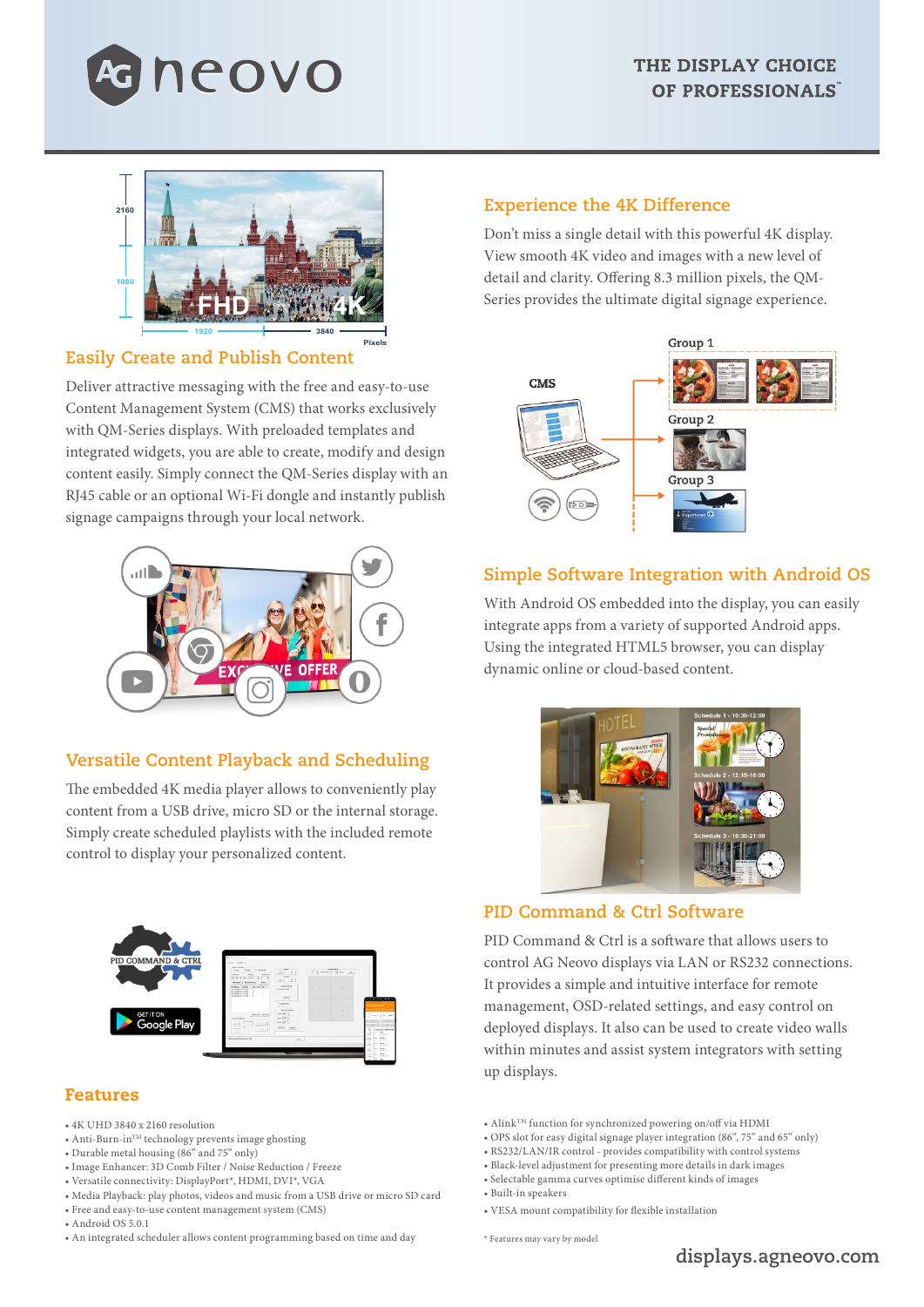

# THE DISPLAY CHOICE OF PROFESSIONALS

#### Specifications QM-43A QM-55A QM-65A Panel

Kensington Security Slot Yes Yes Yes Dimensions Weight Regulation Approval Accessories Audio Power Operating Conditions Storage Conditions Mounting Security Frequency Signal Input External Control Embedded Player Other Connectivity

USB 2.0 x 1 (Service Port / Media Playback) / 3.0 x 1 (Media Payback)

Supplied Power Cord, HDMI Cable, RS232 Cable, Remote ntrol, Batteries, Quick Start (

Floor Mount (Landscape only) FMS-01, FMS-02, FMC-02 FMS-01, FMS-02, FMC-02, FMC-03+LMK-04,

Ceiling Mount (Landscape only) CMP-01+LMK-01, CMP-01+LMK-02, CMP-01+WMK-03 Stand STD-07 STD-07 STD-08 STD-07 STD-08 STD-08 STD-08 STD-08 STD-08 STD-08 STD-08 STD-08 STD-08

Optional Accessories

Panel Type LED-Backlit TFT LCD (VA Technology) LED-Backlit TFT LCD (VA Technology) LED-Backlit TFT LCD (VA Technology) Panel Size 64.5" (1990) 42.5" (1991) 42.5" (1991) 54.6" (1991) 54.6" (1991) 54.6" (1991) 54.6" (1991) 54.6" (1 Max. Resolution UHD 3840 x 2160 UHD 3840 x 2160 UHD 3840 x 2160 Pixel Pitch 0.245 mm 0.315 mm 0.372 mm Brightness 350 cd/m² 350 cd/m² 350 cd/m² Contrast Ratio 5000:1 4000:1 4000:1 Viewing Angle (H/V) 176°/176° 178°/178° 178°/178° Display Colour 1.07B 1.07B 1.07B Response Time 5 ms 5 ms 5 ms Surface Treatment Anti-Glare Treatment (Haze 2%), 2H Hard Coating Anti-Glare Treatment (Haze 2%), 3H Hard Coating Anti-Gare Treatment (Haze 2%), 3H Hard Coating Frequency (H) 31 kHz-92 kHz 31 kHz-92 kHz 31 kHz-92 kHz Frequency (V) 48 Hz-85 Hz 48 Hz-85 Hz 48 Hz-85 Hz DisplayPort - - x 1  $HDMI$  2.0 x 2 2.0 x 2 2.0 x 4 2.0 x 4 2.0 x 2 2.0 x 4 2.0 x 4 2.0 x 4 2.0 x 4 DVI 24-Pin DVI-D 24-Pin DVI-D - VGA 15-Pin D-Sub x 1 15-Pin D-Sub x 1 15-Pin D-Sub x 1 15-Pin D-Sub x 1 15-Pin D-Sub x 1 IR In 3.5 mm Phone Jack 3.5 mm Phone Jack 3.5 mm Phone Jack IR Out 3.5 mm Phone Jack 3.5 mm Phone Jack 3.5 mm Phone Jack RS232 In 2.5 mm Phone Jack 2.5 mm Phone Jack 2.5 mm Phone Jack RS232 Out 2.5 mm Phone Jack 2.5 mm Phone Jack 2.5 mm Phone Jack LAN RJ45 x 1 RJ45 x 1 RJ45 x 1 RJ45 x 1 RJ45 x 1 RJ45 x 1 RJ45 x 1 RJ45 x 1 RJ45 x 1 RJ45 x 1 RJ11 - Yes - Yes - Yes - Yes - Yes - Yes - Yes - Yes - Yes - Yes - Yes - Yes - Yes - Yes - Yes - Yes OS Android 5.0.1 Android 5.0.1 Android 5.0.1 CPU 1 Ghz Quad Core Full HD 1 Ghz Quad Core Full HD 1 Ghz Quad Core Full HD Memory 2 GB DDR3 2 GB DDR3 2 GB DDR3 Storage 8 GB eMMC 8 GB eMMC 8 GB eMMC 8 GB eMMC 8 GB eMMC 8 GB eMMC 8 GB eMMC 8 GB eMMC 8 GB eMMC 8 GB eMMC 8 GB eMMC 2.0 x 1 (Service Port / Media Playback) / 3.0 x 1 (Media Payback) 2.0 x 1 (Service Port / Media Playback) / 2.0 x 1 (Media Playback) / 3.0 x 1 (Media Playback) / USB Power Outlet x 1 (5V2A) ops Slot the contract of the contract of the contract of the contract of the contract of the contract of the contract of the contract of the contract of the contract of the contract of the contract of the contract of the c Micro SD Card Slot Yes Yes Yes Audio In Stereo Audio Jack (3.5 mm) Stereo Audio Jack (3.5 mm) Stereo Audio Jack (3.5 mm) Audio Out Stereo Audio Jack (RCA) Stereo Audio Jack (RCA) Stereo Audio Jack (RCA)  $10W x 2$   $10W x 2$   $10W x 2$ Power Supply Internal Internal Internal Power Requirements AC 100-240V, 50/60 Hz<br>
AC 100-240V, 50/60 Hz<br>
20 On Mode 110W (On) 186W (On) 186W (On) On Mode 110W (On) 145W (On) 186W (On) Stand-by Mode < 0.5W < 0.5W < 0.5W Off Mode  $<$  0.5W  $<$  0.5W  $<$  0.5W  $<$  0.5W  $<$  0.5W  $<$  0.5W  $<$  0.5W  $<$  0.5W  $<$  0.5W  $<$  0.5W  $<$  0.5W  $<$  0.5W  $<$  0.5W  $<$  0.5W  $<$  0.5W  $<$  0.5W  $<$  0.5W  $<$  0.5W  $<$  0.5W  $<$  0.5W  $<$  0.5W  $<$  0.5W  $<$  0.5W  $<$  0. Temperature 5°C-40°C (41°F-104°F) 5°C-40°C (41°F-104°F) 0°C-40°C (32°F-104°F) Humidity 20%-80% (non-condensing) 20%-80% (non-condensing) 20%-80% (non-condensing) Temperature -20°C-60°C (-4°F-140°F) -20°C-60°C (-4°F-140°F) -20°C-60°C (-4°F-140°F) Humidity 10%-90% (non-condensing) 10%-90% (non-condensing) 10%-90% (non-condensing) VESA FPMPMI Yes (400 x 400 mm & 200 x 200 mm) Yes (400 x 400 mm & 400 x 200 mm) Yes (400 x 400 mm) Product w/o Base (W x H x D) 968.2 x 559.4 x 59.9 mm (38.1" x 22.0" x 2.4") 1239.2 x 711.6 x 61.7 mm (48.8" x 28.1" x 2.4") 1458.7 x 834.7 x 81.6 mm (54.7" x 32.9" x 3.2") Packaging (W x H x D) 1070.0 x 696.0 x 159.0 mm (42.1" x 27.4" x 6.3") 1366.0 x 864.0 x 185.0 mm (53.7" x 34.0" x 7.3") 1655.0 x 1078.0 x 280.0 mm (65.2" x 42.4" x 8.2") Product w/o Base 2.8 kg (19.2 lb) 16.0 kg (35.3 lb) 24.8 kg (54.7 lb) 24.8 kg (54.7 lb) Packaging 23.0 kg (26.9 lb) 23.0 kg (50.7 lb) 23.0 kg (50.7 lb) 35.2 kg (77.6 lb) Certifications & Compliance CB, CE, FCC, RoHS, WEEE, REACH CB, CE, FCC, BSMI, RoHS, WEEE, REACH CB, CE, FCC, BSMI, RoHS, WEEE, REACH Power Cord, HDMI Cable, Remote Control, Batteries, Quick Start Guide Power Cord, HDMI Cable, Remote Control, atteries, Quick Start Gu FMC-04+LMK-04 FMS-01, FMS-02, FMC-02, FMC-03+LMK-04, FMC-04+LMK-04 Wall Mount (Landscape only) WMA-01, LMA-01, LMK-01, LMK-02, LMK-03, WMK-03 LMA-01, LMK-01, LMK-02, LMK-03 LMA-01, LMK-01, LMK-03 Desk Mount (Landscape only) DTS-01 DTS-01 DTS-01 Wall Mount (Landscape only) VWM-01, VWM-02 VWM-01, VWM-02 VWM-01, VWM-02